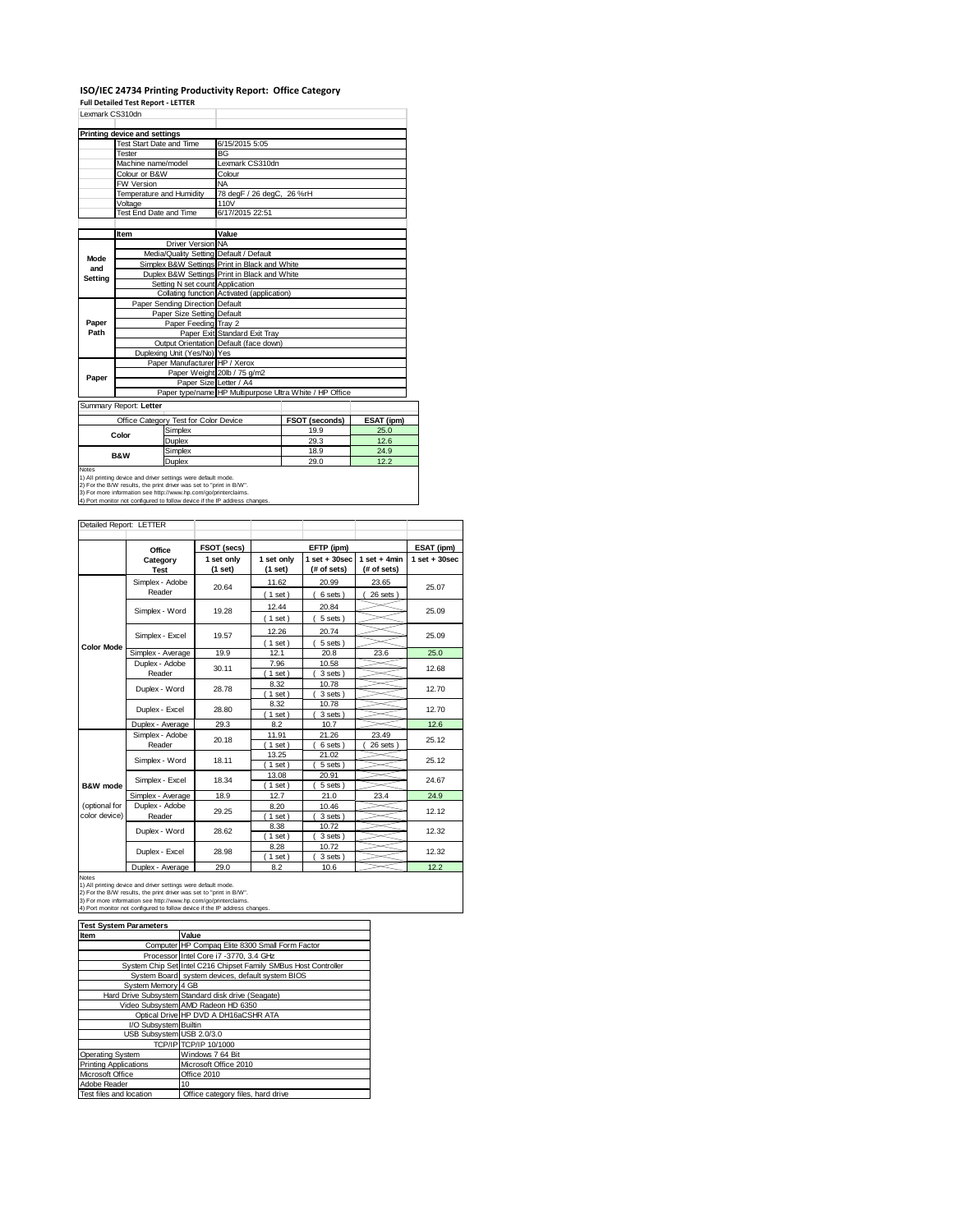### **ISO/IEC 24734 Printing Productivity Report: Office Category Full Detailed Test Report ‐ A4**

| Lexmark CS310dn                       |                              |                                         |                                                                                   |            |      |  |
|---------------------------------------|------------------------------|-----------------------------------------|-----------------------------------------------------------------------------------|------------|------|--|
|                                       | Printing device and settings |                                         |                                                                                   |            |      |  |
|                                       |                              | Test Start Date and Time                | 6/15/2015 5:05                                                                    |            |      |  |
|                                       | Tester                       |                                         | <b>BG</b>                                                                         |            |      |  |
|                                       | Machine name/model           |                                         | Lexmark CS310dn                                                                   |            |      |  |
|                                       | Colour or B&W                |                                         | Colour                                                                            |            |      |  |
|                                       | FW Version                   |                                         | <b>NA</b>                                                                         |            |      |  |
|                                       |                              | Temperature and Humidity                | 78 degF / 26 degC, 26 %rH                                                         |            |      |  |
|                                       | Voltage                      |                                         | 110V                                                                              |            |      |  |
|                                       |                              | Test End Date and Time                  | 6/17/2015 22:51                                                                   |            |      |  |
|                                       | Item                         |                                         | Value                                                                             |            |      |  |
|                                       |                              | Driver Version NA                       |                                                                                   |            |      |  |
|                                       |                              | Media/Quality Setting Default / Default |                                                                                   |            |      |  |
| Mode<br>and                           |                              |                                         | Simplex B&W Settings Print in Black and White                                     |            |      |  |
| <b>Setting</b>                        |                              |                                         | Duplex B&W Settings Print in Black and White                                      |            |      |  |
|                                       |                              | Setting N set count Application         |                                                                                   |            |      |  |
|                                       |                              |                                         | Collating function Activated (application)                                        |            |      |  |
|                                       |                              | Paper Sending Direction Default         |                                                                                   |            |      |  |
|                                       |                              | Paper Size Setting Default              |                                                                                   |            |      |  |
| Paper                                 |                              | Paper Feeding Tray 2                    |                                                                                   |            |      |  |
| Path                                  |                              |                                         | Paper Exit Standard Exit Trav                                                     |            |      |  |
|                                       |                              |                                         | Output Orientation Default (face down)                                            |            |      |  |
|                                       |                              | Duplexing Unit (Yes/No) Yes             |                                                                                   |            |      |  |
|                                       |                              | Paper Manufacturer HP / Xerox           |                                                                                   |            |      |  |
| Paper                                 |                              |                                         | Paper Weight 20lb / 75 g/m2                                                       |            |      |  |
|                                       |                              |                                         | Paper Size Letter / A4<br>Paper type/name HP Multipurpose Ultra White / HP Office |            |      |  |
|                                       |                              |                                         |                                                                                   |            |      |  |
|                                       | Summary Report: A4           |                                         |                                                                                   |            |      |  |
| Office Category Test for Color Device |                              |                                         | FSOT (seconds)                                                                    | ESAT (ipm) |      |  |
|                                       | Colour                       | Simplex                                 |                                                                                   | 20.4       | 23.8 |  |
|                                       |                              | Duplex                                  |                                                                                   | 29.9       | 12.3 |  |
|                                       | <b>B&amp;W</b>               | Simplex                                 |                                                                                   | 19.1       | 23.4 |  |
|                                       |                              |                                         |                                                                                   | $- -$      |      |  |

Duplex 28.7 22.7 22.2<br>
29.7 22.2 20.7 22.2 20.7 22.2 20.7 22.2 20.7 22.2 20.7 22.2 20.7 22.2 2<br>
2) For the BAW results, the print driver was set to "print in BAW".<br>
3) For the BAW results, the print driver was set to "prin

| Detailed Report: A4            |                           |                       |                       |                                  |                               |                   |
|--------------------------------|---------------------------|-----------------------|-----------------------|----------------------------------|-------------------------------|-------------------|
|                                | Office                    | FSOT (secs)           |                       | EFTP (ipm)                       |                               | ESAT (ipm)        |
|                                | Category<br><b>Test</b>   | 1 set only<br>(1 set) | 1 set only<br>(1 set) | $1$ set $+30$ sec<br>(# of sets) | $1$ set + 4min<br>(# of sets) | $1$ set $+30$ sec |
|                                | Simplex - Adobe<br>Reader | 21.29                 | 11.26<br>(1 set)      | 18.68<br>4 sets)                 | 22.60<br>$26$ sets $)$        | 23.84             |
|                                | Simplex - Word            | 19.76                 | 12.13<br>$1$ set)     | 19.90<br>5 sets)                 |                               | 23.83             |
| Colour                         | Simplex - Excel<br>20.05  |                       | 11.96<br>$1$ set)     | 19.84<br>5 sets)                 |                               | 23.83             |
| Mode                           | Simplex - Average         | 20.4                  | 11.7                  | 19.4                             | 22.6                          | 23.8              |
|                                | Duplex - Adobe<br>Reader  | 30.75                 | 7.78<br>$1$ set)      | 10.32<br>3 sets)                 |                               | 12.36             |
|                                | Duplex - Word             | 29.33                 | 8.16<br>$1$ set)      | 10.54<br>3 sets)                 |                               | 12.36             |
|                                | Duplex - Excel            | 29.41                 | 8.14<br>$1$ set)      | 10.52<br>3 sets)                 |                               | 12.36             |
|                                | Duplex - Average          | 29.9                  | 8.0                   | 10.4                             |                               | 12.3              |
|                                | Simplex - Adobe<br>Reader | 19.55                 | 12.27<br>$1$ set)     | 18.95<br>4 sets )                | 22.21<br>26 sets              | 23.33             |
|                                | Simplex - Word            | 18.64                 | 12.87<br>$1$ set)     | 20.09<br>5 sets)                 |                               | 23.43             |
| B&W mode                       | Simplex - Excel           | 18.90                 | 12.69<br>$1$ set)     | 20.03<br>5 sets)                 |                               | 23.45             |
|                                | Simplex - Average         | 19.1                  | 12.6                  | 19.6                             | 22.2                          | 23.4              |
| (optional for<br>color device) | Duplex - Adobe<br>Reader  | 29.42                 | 8.14<br>$1$ set)      | 10.54<br>3 sets)                 |                               | 12.34             |
|                                | Duplex - Word             | 28.28                 | 8.48<br>$1$ set)      | 10.62<br>3 sets)                 |                               | 12.12             |
|                                | Duplex - Excel            | 28.25                 | 8.48<br>$1$ set)      | 10.58<br>3 sets)                 |                               | 12.34             |
|                                | Duploy - Average          | 29.7                  | 22                    | 10E                              |                               | 122               |

Notes<br>
Notes<br>
1) Ali principal device and driver settings were detail in node.<br>
2) For the BAW results, the print driver was set to "print in BAW".<br>
3) For the BAW results, the print driver was set to "print in BAW".<br>
4) P

| <b>Test System Parameters</b> |                                                                 |
|-------------------------------|-----------------------------------------------------------------|
| Item                          | Value                                                           |
|                               | Computer HP Compag Elite 8300 Small Form Factor                 |
|                               | Processor Intel Core i7 -3770, 3.4 GHz                          |
|                               | System Chip Set Intel C216 Chipset Family SMBus Host Controller |
|                               | System Board system devices, default system BIOS                |
| System Memory 4 GB            |                                                                 |
|                               | Hard Drive Subsystem Standard disk drive (Seagate)              |
|                               | Video Subsystem AMD Radeon HD 6350                              |
|                               | Optical Drive HP DVD A DH16aCSHR ATA                            |
| I/O Subsystem Builtin         |                                                                 |
| USB Subsystem USB 2.0/3.0     |                                                                 |
|                               | TCP/IP TCP/IP 10/1000                                           |
| Operating System              | Windows 7 64 Bit                                                |
| <b>Printing Applications</b>  | Microsoft Office 2010                                           |
| Microsoft Office              | Office 2010                                                     |
| Adobe Reader                  | 10                                                              |
| Test files and location       | Office category files, hard drive                               |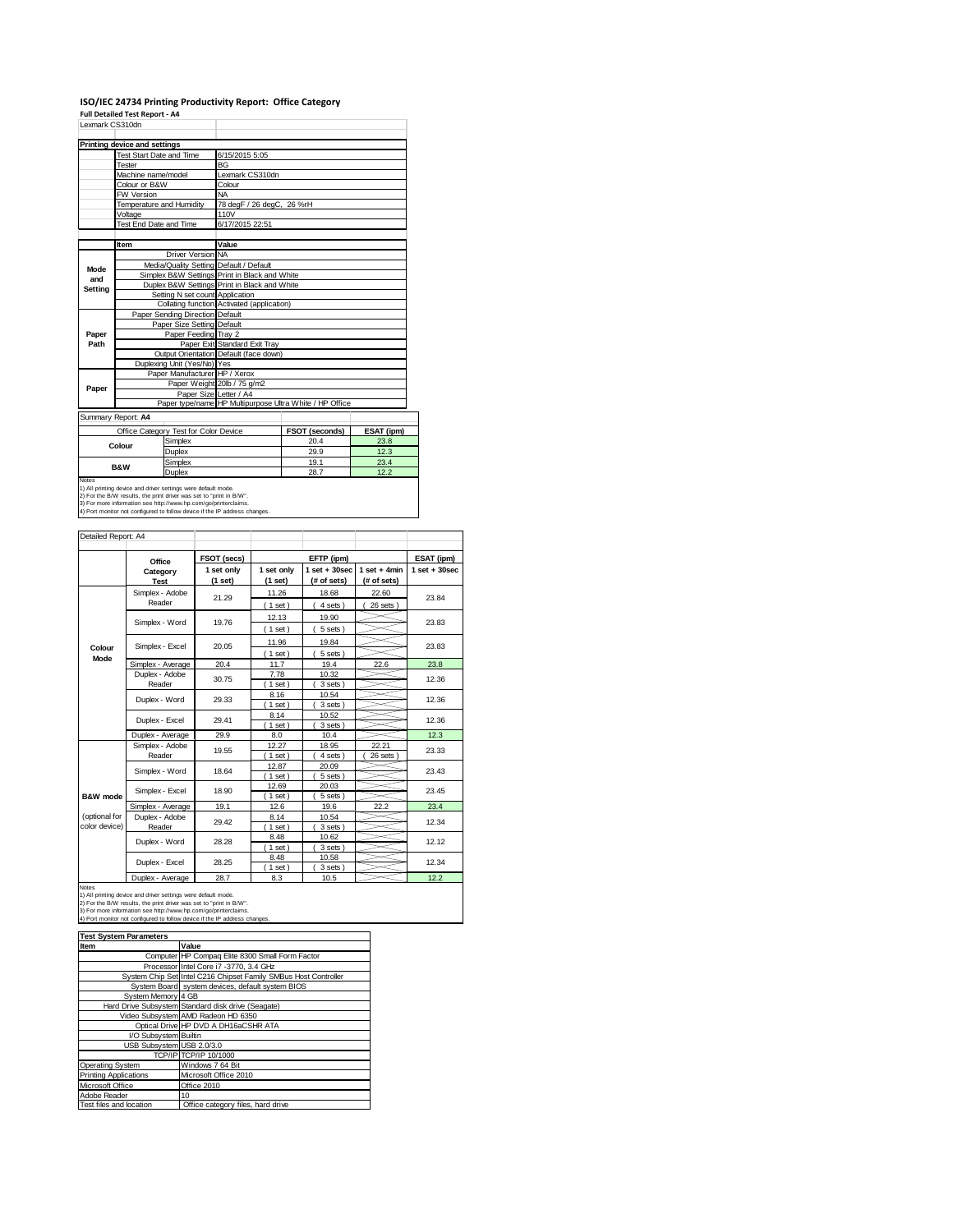# **ISO/IEC 17629 First Print Out Time Report: Office Category Full Detailed Test Report ‐ LETTER** Lexmark CS310dn

|            | Printing device and settings               |                                |
|------------|--------------------------------------------|--------------------------------|
|            | Test Start Date and Time                   | 6/12/2015 1:17                 |
|            | Tester                                     | BG                             |
|            | Machine name/model                         | Lexmark CS310dn                |
|            | Colour or B&W                              | Colour                         |
|            | <b>FW Version</b>                          | <b>NA</b>                      |
|            | Configuration (options)                    | Default                        |
|            | Controller                                 | <b>NA</b>                      |
|            | Printing device page count                 | Not Specified                  |
|            | Printing supplies page count Not Specified |                                |
|            | Temperature and Humidity                   | 78 degF / 26 degC, 30 %rH      |
|            | Voltage                                    | 110V                           |
|            | Test End Date and Time                     | 8/5/2015 10:31                 |
|            |                                            |                                |
|            | <b>Item</b>                                | Value                          |
| Mode       | PDL and driver version                     | <b>NA</b>                      |
| and        | Print Quality mode                         | default                        |
| Setting    | <b>B&amp;W</b> settings                    | default                        |
|            | Paper feed orientation                     | Short Edge                     |
| Paper      | Paper type setting                         | default                        |
|            | Paper feeding                              | Standard cassette              |
|            | Paper exit                                 | Standard exit tray             |
| Paper Path | Output orientation                         | default (face up or face down) |

**ISO First Page Out Time Summary Report: Office Category**

| Summary Report: Letter |               |                           |
|------------------------|---------------|---------------------------|
|                        |               | FPOT from Ready (seconds) |
|                        | Simplex       | 12.64                     |
| Color                  | Duplex        | 19.73                     |
| <b>B&amp;W</b>         | Simplex       | 11.32                     |
|                        | <b>Juplex</b> | 18.83                     |

Notes<br>1) All printing device and driver settings were default mode.<br>2) For the B/W results, the print driver was set to "print in B/W".<br>3) For more information see http://www.hp.com/go/printerclaims.<br>4) Port monitor not co

| ISO First Page Out Time Report: Office Category |                           |                   |                    |                              |                      |                   |
|-------------------------------------------------|---------------------------|-------------------|--------------------|------------------------------|----------------------|-------------------|
| <b>Detailed Report: LETTER</b>                  |                           |                   |                    |                              |                      |                   |
|                                                 |                           | Word<br>(seconds) | Excel<br>(seconds) | Adobe<br>Reader<br>(seconds) | Average<br>(seconds) | <b>Delay Time</b> |
|                                                 | FPOT from Ready - Simplex | 12.11             | 12.26              | 13.55                        | 12.64                | 49 Seconds        |
|                                                 | FPOT from Ready - Duplex  | 19.23             | 19.36              | 20.59                        | 19.73                | 49 Seconds        |
| <b>Color Mode</b>                               | FPOT from Sleep - Simplex |                   |                    | 20.32                        |                      | 80 Minutes        |
|                                                 | Recovery Time             |                   |                    | 6.8                          |                      |                   |
|                                                 | FPOT from Off - Simplex   |                   |                    | 113.93                       |                      |                   |
|                                                 | Warm-up Time              |                   |                    | 100.38                       |                      |                   |
|                                                 | FPOT from Ready - Simplex | 10.83             | 11.15              | 11.96                        | 11.32                | 49 Seconds        |
|                                                 | FPOT from Ready - Duplex  | 17.96             | 18.53              | 19.98                        | 18.83                | 49 Seconds        |
| <b>B&amp;W Mode</b>                             | FPOT from Sleep - Simplex |                   |                    | 19.08                        |                      | 80 Minutes        |
|                                                 | Recovery Time             |                   |                    | 7.1                          |                      |                   |
|                                                 | FPOT from Off - Simplex   |                   |                    | 108.12                       |                      |                   |
|                                                 | Warm-up Time              |                   |                    | 96.16                        |                      |                   |

Notes<br>1) All printing device and driver settings were default mode.<br>2) For the B/W results, the print driver was set to "print in B/W".<br>3) For more information see http://www.hp.com/go/printerclaims.<br>4) Port monitor not co

|                                         | <b>Test System Parameters</b> |                                                       |  |  |
|-----------------------------------------|-------------------------------|-------------------------------------------------------|--|--|
|                                         | ltem                          | Value                                                 |  |  |
|                                         | Computer                      | HP Compag Elite 8300 Small Form Factor                |  |  |
|                                         | Processor                     | Intel Core i7 -3770, 3.4 GHz                          |  |  |
|                                         | System Chip Set               | Intel C216 Chipset Family SMBus Host Controller       |  |  |
|                                         | Svstem Board                  | system devices, default system BIOS                   |  |  |
| <b>Test</b>                             | System Memory                 | 4 GB                                                  |  |  |
| System                                  | Hard Drive Subsystem          | Standard disk drive (Seagate)                         |  |  |
|                                         | Video Subsystem               | AMD Radeon HD 6350                                    |  |  |
|                                         | Optical Drive                 | HP DVD A DH16aCSHR ATA                                |  |  |
|                                         | I/O Subsystem                 | <b>Builtin</b>                                        |  |  |
|                                         | <b>USB Subsystem</b>          | USB 2.0/3.0                                           |  |  |
| Printina<br><b>Device</b><br>Connection | TCP/IP                        | 10/1000                                               |  |  |
|                                         | <b>Operating System</b>       | Windows 7 Business/Ultimate, 64 bit, Build 7601, SP 1 |  |  |
|                                         | <b>Printing Applications</b>  | Microsoft Office 2010 SP2                             |  |  |
| Software                                |                               | Adobe Reader 10.1.4                                   |  |  |
|                                         | <b>Print Driver</b>           | <b>NA</b>                                             |  |  |